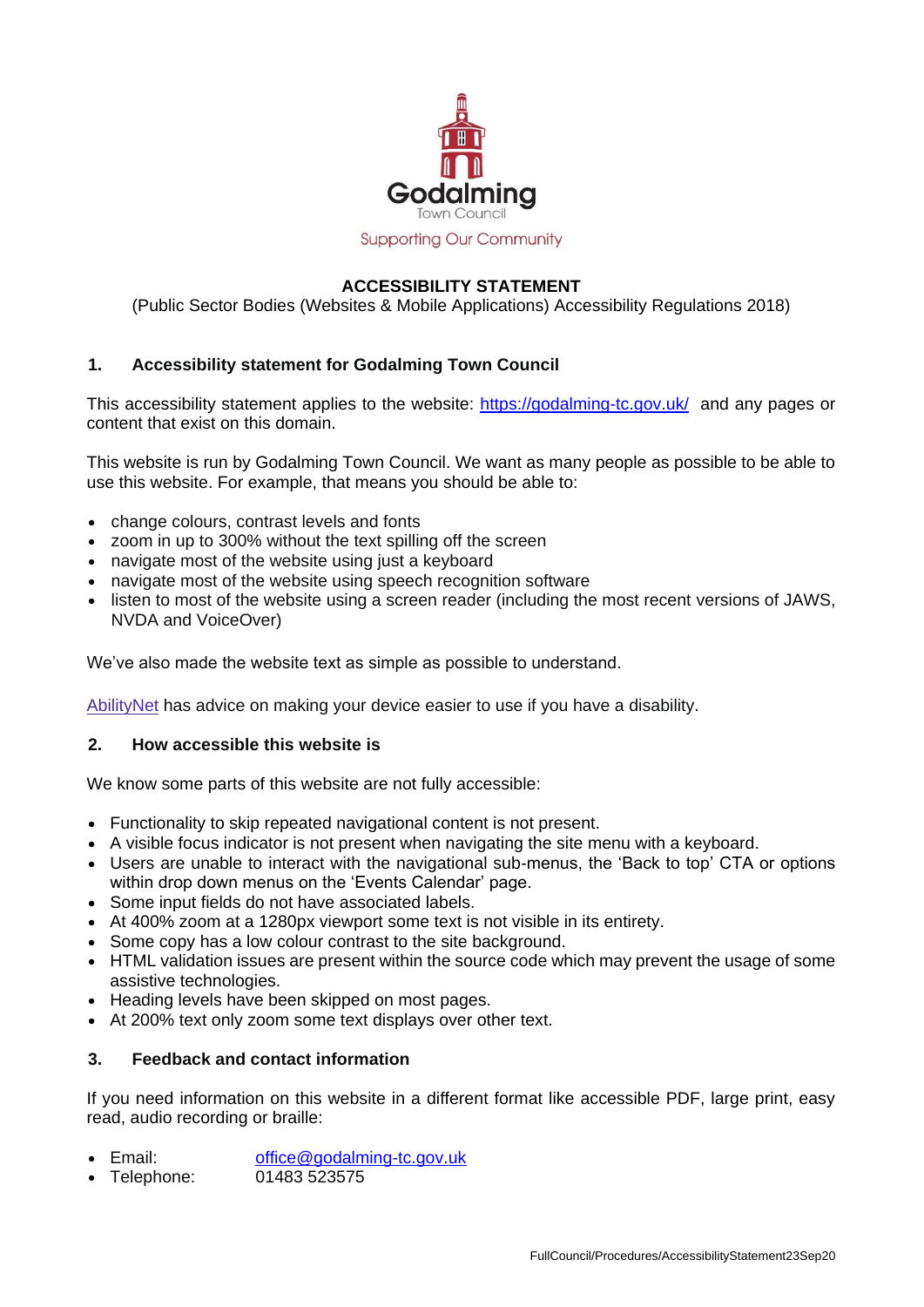Address: Godalming Town Council Municipal Buildings Bridge Street Godalming Surrey GU7 1HT

We'll consider your request and get back to you within five working days.

# **4. Reporting accessibility problems with this website**

We're always looking to improve the accessibility of this website. If you find any problems not listed on this page or think we're not meeting accessibility requirements, contact: Support Services Executive via [office@godalming-tc.gov.uk.](mailto:office@godalming-tc.gov.uk)

## **5. Enforcement procedure**

The Equality & Human Rights Commission (EHRC) is responsible for enforcing the Public Sector Bodies (Websites and Mobile Applications) (No. 2) Accessibility Regulations 2018 (the 'accessibility regulations'). If you're not happy with how we respond to your complaint, contact the [Equality](https://www.equalityadvisoryservice.com/) [Advisory](https://www.equalityadvisoryservice.com/) and Support Service (EASS).

## **6. Contacting us by phone or visiting us in person**

We provide a text relay service for people who are D/deaf, hearing impaired or have a speech impediment.

If you contact us before your visit we can arrange a British Sign Language (BSL) interpreter.

[Find out how to contact us.](https://godalming-tc.gov.uk/contact-and-report/)

### **7. Technical information about this website's accessibility**

Godalming Town Council is committed to making its website accessible, in accordance with the Public Sector Bodies (Websites and Mobile Applications) (No. 2) Accessibility Regulations 2018.

### **Compliance status**

This website is partially compliant with the Web Content [Accessibility](https://www.w3.org/TR/WCAG21/) Guidelines version 2.1 AA standard, due to the non-compliances and exemptions listed below.

### **8. Non-accessible content**

The content listed below is non-accessible for the following reasons.

### **Non-compliance with the accessibility regulations**

 Functionality to skip repeated navigational content is not present. This is a failure of WCAG 2.1 success criterion 2.4.1 Bypass Blocks.

We plan to introduce functionality to skip common navigational controls by 31 December 2020.

 $\div$  A visible focus indicator is not present when navigating the site menu with a keyboard. This is a failure of WCAG 2.1 success criterion 2.4.7 Focus Visible.

We plan to make the focus indictor visible by 31 December 2020.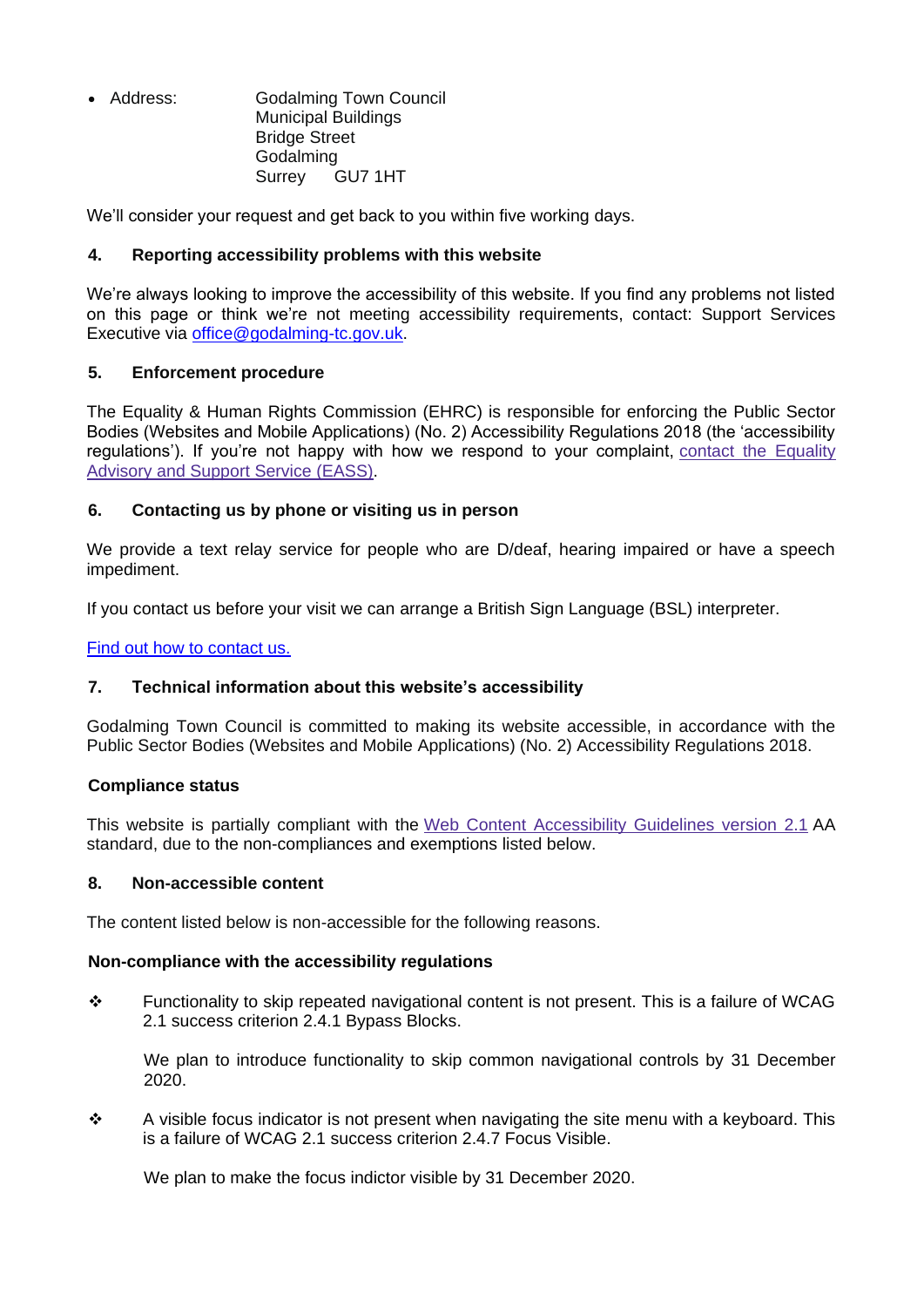$\div$  Users are unable to interact with the navigational sub-menus, the 'Back to top' CTA or options within drop down menus on the 'Events Calendar' page. This is a failure of WCAG 2.1 success criterion 2.1.1 Keyboard.

We plan to make these items navigable with a keyboard by 31 December 2020.

Some input fields do not have associated labels. This is a failure of WCAG 2.1 success criterion 1.1.1 Non-Text Content.

Form input fields will have accessible names by 31 December 2020.

 $\div$  At 400% zoom at a 1280px viewport some text is not visible in its entirety. This is a failure of 1.4.10 Reflow.

We plan to ensure that no content is lost when the site reflows by 31 December 2020.

Some copy has a low colour contrast to the site background. This is particularly notable with instances of light grey, light blue and pink text on the site. This fails WCAG 2.1 success criterion 1.4.3 Contrast Minimum.

We plan to update the colour contrast on the site by 31 December 2020.

 Social media icons and some CTA boundaries have insufficient contrast to the site background. This fails WCAG 2.1 success criterion 1.4.11 Non-text Contrast.

We plan to update the colour contrast on the site by 31 December 2020.

\* HTML validation issues are present within the source code which may prevent the usage of some assistive technologies. This fails WCAG 2.1 success criterion 4.1.1 Parsing.

We plan to review and resolve any HTML validation issues by 31 December 2020.

 $\div$  Heading levels have been skipped on most pages. This is a failure of WCAG 2.1 success criterion 2.4.1 Bypass Blocks.

We plan to review and update the heading structure across the site by 31 December 2020.

 $\div$  Images of text are present on some pages, such as the 'Farncombe & Godalming Shops & Businesses Guide' page. This is a failure of WCAG 2.1 success criterion 1.4.5 Images of Text.

We plan to replace images of text with accessible formats by 31 December 2020.

 At 200% text only zoom some text displays over other text. This is a failure of WCAG 2.1 success criterion 1.4.4 Resize Text.

We plan to review the functionality of the size at 200% text only zoom and resolve any loss of content by 31 December 2020.

### **Disproportionate burden**

We've assessed the cost of fixing the issues with navigation and accessing information, and with interactive tools and transactions. We believe that doing so now would be a [disproportionate](http://www.legislation.gov.uk/uksi/2018/952/regulation/7/made) [burden](http://www.legislation.gov.uk/uksi/2018/952/regulation/7/made) within the meaning of the accessibility regulations. We will make another assessment when the supplier contract is up for renewal, likely to be in 5 years.